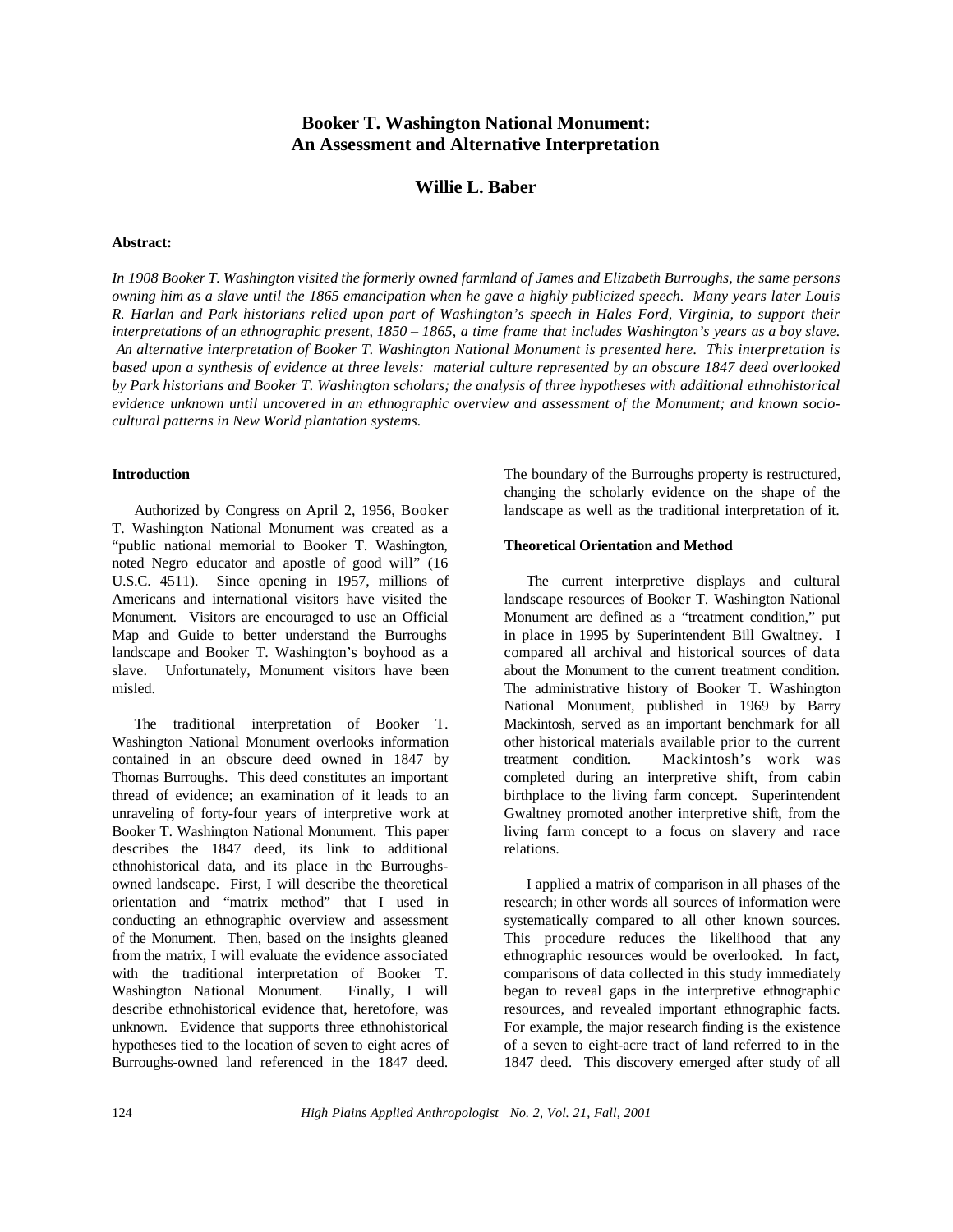deeds associated with the Monument, and comparing the contents of them with any observable features, visible today, in the landscape.

Cultural patterns are expressions of human-land adaptations. The results reported here assume humanland adaptations in several plantation zones of North America, and through time (e.g., DuBois 1935; Franklin 1980; Linden 1946; Mintz 1959, 1964, 1966, 1974, 1977, 1985a, 1985b; Owsley and Owsley 1940; Russel 1941; Wagley 1960; Wallerstein 1974; Wolf 1959; Wolf and Mintz 1957; Woodman 1966; Williams 1944). Discussion of this literature is beyond the scope of this paper, however, literature on North American and Caribbean plantations helped me to place the ethnographic resources of Booker T. Washington National Monument into a larger and much needed conceptual framework. For example, throughout my analysis of Monument resources I asked one basic question: How do the socio-cultural patterns of plantation systems, defined in their hemispheric dimensions and through time, manifest themselves in what is known about the Burroughs, the Hales Ford community in which they lived, and Booker T. Washington's life as a slave? Consider, as one example, that the Burroughs landscape has been depicted as a "farm" rather than a plantation. This distinction is commonly made; a separation of southern states into "plantation South" and "Upcountry or Piedmont South," sometimes also found to include the "Appalachian South." The Upcountry is a subregion of plantation systems that included an uneasy articulation of yeomen and large-scale plantations. In efforts to minimize regional affiliation with the Deep South and large-scale slavery, early historians of slavery often pulled transitional Upcountry areas into an Appalachian or mountain region. This was accompanied by the soothing notion that slavery was not widely practiced in Upcountry regions; and where it was practiced, such as in a community the size of Hales Ford, the "morality" of slaveholding differed greatly in comparison to the Deep South. In addition, large-scale slavery involved the wealthy few among whites, absolving the common white citizen from effective participation in the evils of slavery, even as slave owners. Fitting into this pattern, it seems to me, was Louis R. Harlan's (1972) yeoman interpretation of James Burroughs, the narrative that is used in the traditional interpretation of Booker T. Washington National Monument.

# **An Assessment of the Traditional Interpretation**

As a distinguished American leader of African descent, Booker T. Washington visited Hales Ford, his

birthplace in Franklin County, Virginia. The year was 1908. Forty-eight years before, in 1860, James and Elizabeth Burroughs owned 207 acres of land and ten slaves, including four-year old Booker, his siblings Amanda and John, and their mother, Jane. In his only visit to Hales Ford, Booker T. Washington stood before local dignitaries, descendants of the Burroughs, both white and black folks, and spoke these significant words: "I'm afraid I wouldn't know the place," said Mr. Washington, "Everything is changed. After all, the most remarkable changes that I notice" he continued laughingly, "is the size of things. *It seems incredible to me that the Ferguson place, where I used to go, as a boy, is now only just across the road," he remarked. "The old dining room too, is not near as large now as it used to be, or at least as it seemed to be, once"* (italics only cited in Harlan [1972:6]; Mackintosh [1969:13]). These words constitute the only direct evidence supporting the current interpretation of the Burroughs-owned landscape known today as Booker T. Washington National Monument.

Booker T. Washington's subtle and provocative use of oratory is widely known as an important attribute of his personality (Hawkins 1974). Not as widely known is the observation that Washington's visit to Hales Ford was part of a strategy to improve national race relations. Washington traveled and lectured widely in Southern states. Rooted in his Christian beliefs, he offered public forgiveness of his former owners and their descendants. If conciliation of the races is possible, Washington believed, then absolution of the sinner by victims, and in the name of God, is absolutely necessary. Drawing upon the international success of *Up From Slavery*, Washington's conciliation strategy found its appeal at the time. His strategy could not overcome the failure of reconstruction, the routine lynching of black people, and the 1896 Supreme Court ruling in which "separate but equal" was judged constitutional.

Washington's 1908 speech in Hales Ford was described by Robert E. Park, a noted sociologist, and then reprinted in newspapers throughout the nation, including *The Tuskegee Student* (1908). Washington stood in front of a house on the former Burroughs landscape, Park notes, and from this location delivered a speech. This house, which burned in 1950, is known today as the Burroughs "big house." Two cabins adjacent to the big house have come to be known as a "dining cabin," and the "birthplace and kitchen cabin" of Booker T. Washington. All three structures are depicted visually in three-dimensional drawings in the current Official Map and Guide of Booker T.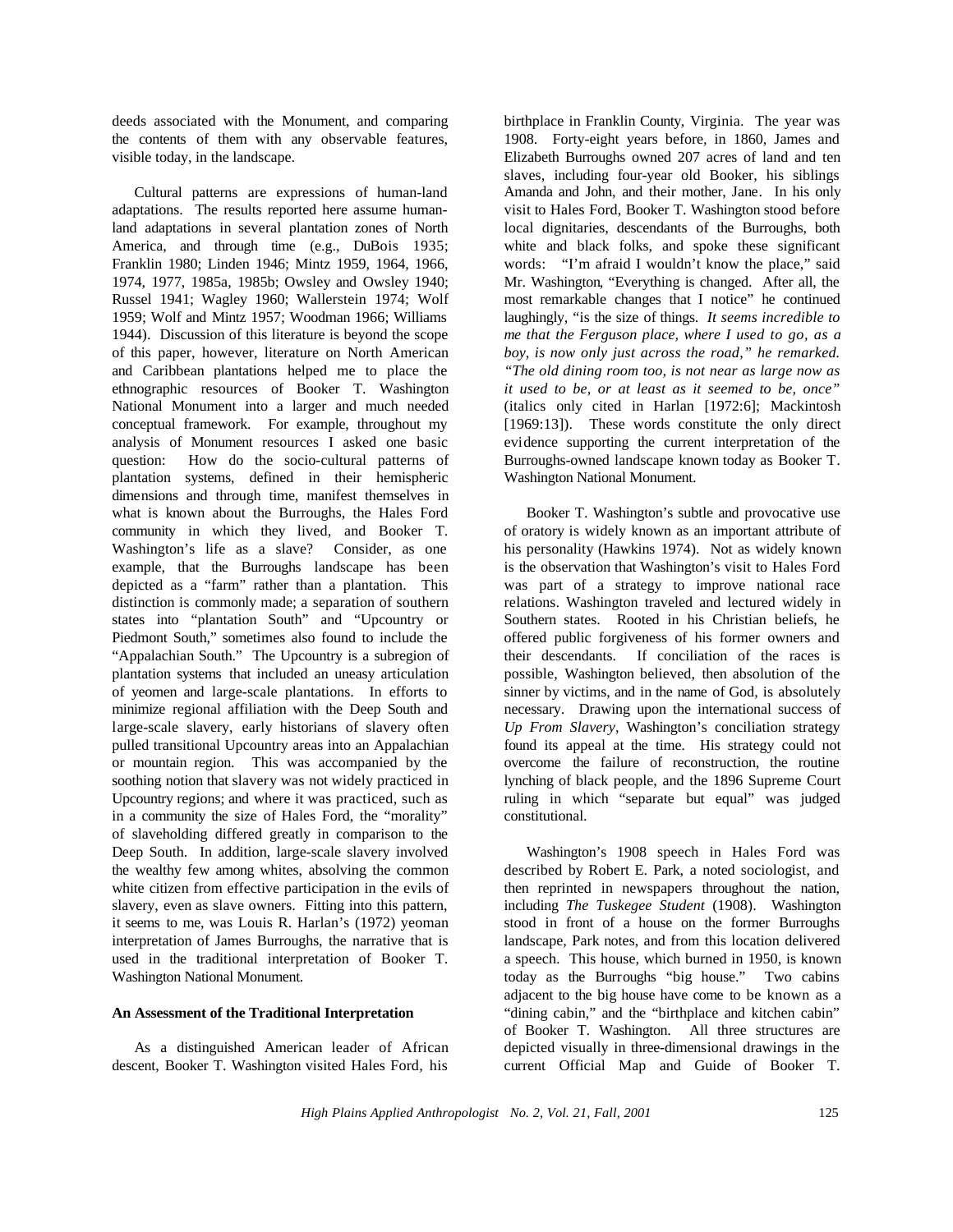Washington National Monument. The Guide (1995) reads, in part: "The original kitchen cabin site, which Booker T. Washington himself pointed out in 1908 as the location of his birthplace, and the site of the Burroughs house have been outlined with stones and are shown as ghost images."

The words spoken by Booker T. Washington cited above are reinforced by another visit to the former Burroughs property in 1937 by Congressman Mitchell. On this occasion Booker T. Washington's birthplace cabin was located (see Figure 1). Congressman Mitchell's visit was described in Miss Joplin's W.P.A. report on a Burroughs home, dated November 8, 1937. Ms. Joplin's W.P.A. report is another source documenting the residence of James and Elizabeth Burroughs. I discovered that Joplin's W.P.A. documentation itself depends upon Booker T. Washington's words of 1908. Joplin's W.P.A. report is the first association of Booker T. Washington's visit and the location of the Burroughs' residence (see Figure 1).

In the first few pages of *Booker T. Washington: The Making of a Black Leader*, Harlan writes a brief but now popular narrative that corresponds to Figure 1. "James Burroughs was a raw-boned yeoman," he writes (1972:6), "a dirt farmer of the Southern uplands." Harlan refers to the Burroughs "big house" as a farmhouse with five rooms. Harlan repeats Joplin's WPA description of the house, adding that there are no "white columns," not even a porch during the ethnographic present of 1860. Three rooms are downstairs and two in the half-story under the roof. "A picket fence surrounded it, two one-room slave cabins, and a yard about fifty by twenty feet" (Harlan 1972:7). The house was originally a log house, later covered with weather boarding.

In using the term "big house," Harlan cites Booker T. Washington's *Up From Slavery* where the term is also used. Harlan adds (1972:7) that Washington "fit his early years into the conventional plantation legend, speaking of the Burroughs farm as a plantation, endowing it with an overseer and a 'Big House.'" The implication is that the Burroughs big house was distorted in Washington's memory of it, and that the size of the house implied in *Up From Slavery* is a by product of Washington's "wizardry" and rise to fame. Harlan then uses the often-referenced words of Booker T. Washington, in 1908 and noted above, as if they are words recanting an imagined "plantation legend," and as if some descriptions in *Up From Slavery*, published in 1901, are totally unreliable by virtue of memory loss

or Washington's embellishment of fame. Interestingly, other descriptions in *Up From Slavery* are taken as reliable; i.e., descriptions accepted without Harlan's abridgements. For example, Washington's description of the cabin in which he lived as a boy wins Harlan's approval. Figure 1, and Harlan's narrative, supports the conclusion (1972:7) that the owners of Booker T. Washington, "physically and culturally (...) were closer to their slaves than masters of large plantations. A mutuality developed out of the social and physical closeness." When compared to Harlan's narrative, inconsistencies appear in *Up From Slavery*, but these are selectively reshaped and discredited.

Harlan's narrative is strengthened by Booker T. Washington's controversial philosophy. *Up From Slavery* contains Washington's humanistic reasoning about the impact of slavery upon whites as well as himself. Washington's humanism easily resonates with Harlan's minimalist distinctions of slave and slave owner. For example, Booker T. Washington states: "Ever since I have been old enough to think for myself, I have entertained the idea that, notwithstanding the cruel wrongs inflicted upon us, the black man got nearly as much out of slavery as the white man did. The hurtful influences of the institution were not by any means confined to the Negro." Here then is a psychology of mutual suffering in slavery, of slave and master, that may be tied to "physical closeness" as illustrated in Figure 1, mutual poverty of slave and master as contained in Harlan's narrative, and to social closeness as further described in *Up From Slavery.*

# **Contributions of Park Historians**

Bearss (1969) and Mackintosh (1969a, 1969b), National Park Service Historians, provide additional published accounts involving the landscape of Booker T. Washington National Monument. Nothing in their work disturbs Harlan's narrative, however. Another Park Historian, Albert J. Benjamin, contributed additional ethnohistorical information. He audio-taped interviews of Grover and Peter Robertson in 1964. Grover and Peter were sons of John D. Roberston, who purchased the Burroughs property in 1894. Interviews with the Robertson brothers indicated that their father's northern boundary was initially landlocked. The Robertsons did not have direct access to Hales Ford Road until 1917. This information, a landlocked northern boundary, should have drawn some attention to the deeds. It did not, perhaps because the Robertson brothers claimed that their father (John D. Robertson) purchased the real estate, *all tracts of land*, belonging to James and Elizabeth Burroughs. The Robertson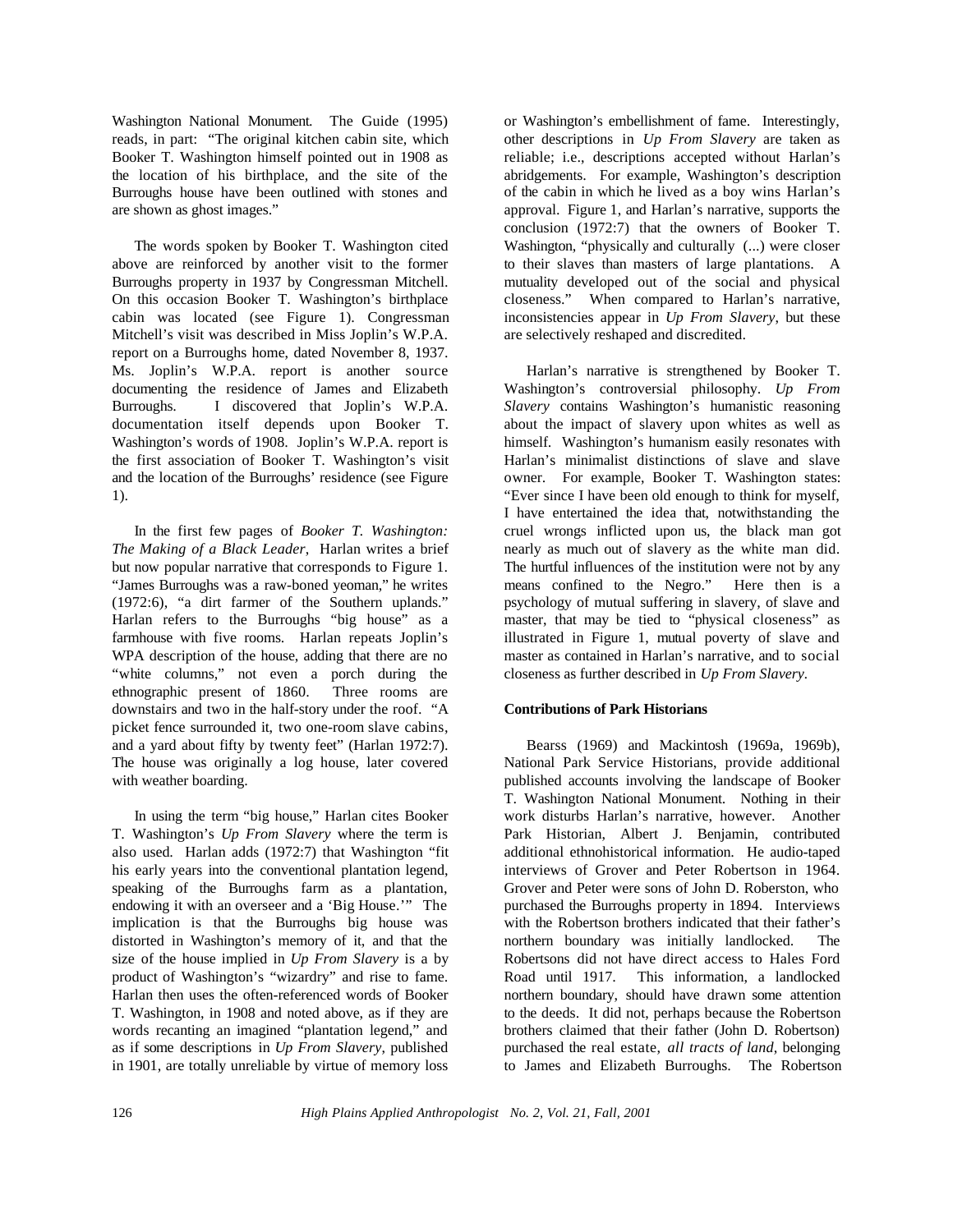brothers' interviews reinforce Harlan's narrative, and their interviews were used to verify the northern boundary of the Burroughs property.

If John D. Robertson purchased the Burroughs estate, then only two deeds dated 1850 and 1855 are needed to establish the size of the Burroughs property at 207 acres. An 1850 deed conveys 177 acres in two tracts, 7 and 170 acres. An 1855 deed conveys one 30 acres tract. The boundaries of this property are another matter, however. A description of the boundary of the seven acres tract (previously recorded as eight acres in which access to Hales Ford Road can be inferred) is *not* contained in the 1850 deed. Instead, the 1850 deed refers the reader to descriptions in a prior deed, dated 1847. This deed corresponds to eight acres of land "on the south side of Hales Ford Road." Bearss' work came closest to perceiving an important error. Apparently, Bearss interpreted "on the south side of Hales Ford Road" to mean off the road, and south (consistent with the Robertson's northern boundary), rather than *on* Hales Ford Road's south side. Bearss' reading of the 1847 deed is consistent with prior interpretative efforts, including interviews of the Robertson brothers in 1964 and Booker T. Washington's words of 1908. Harlan adds his narrative in 1972.

# **Deeds of Booker T. Washington National Monument: A Closer Look**

James Burroughs, the owner of Booker T. Washington, died in 1861, leaving his estate to his wife Elizabeth Burroughs and their fourteen surviving children. Elizabeth Burroughs decided to sell her estate in 1878. The property was finally sold in 1894 to J. D. Robertson. A year later, on December 21, 1895, Elizabeth Burroughs died.

Mackintosh and Bears conclude that the J. D. Robertson's purchase of the Burroughs plantation in 1894 included the known 207 acres of property. This conclusion is based upon the 1850 and 1855 deeds, mentioned above, and a third deed dated 1894. This third deed conveys the Burroughs land from a son of James Burroughs, receiver of the property, to J. D. Robertson. An important observation is that the 1894 deed records 200 acres of land, rather than 207 acres. In addition, the Land Book of Franklin County lists 200 acres as J. D. Robertson's tax liability, beginning in 1895. Mackintosh and Bearss assumed that the 1894 sale of"200 acres, more or less" contained in the deed would have actually included 207 acres. Was a clerical error made? Davis, Davis, and Davis, a law firm, conducted a title search of the former Burroughs land

on behalf of the Booker T. Washington Memorial, organized by Sidney Phillips in 1953. Davis, Davis, and Davis concluded that a clerical error was made in the 1894 deed, and that 207 acres should have been recorded (see table 1). There is another possibility however. Backed by an extensive search of the deeds and land records of the Burroughs property I was forced to consider, as my first hypothesis, that the 1894 deed was correct, and that 7 acres of Burroughs land was not accounted for in any transaction after 1850.

Table 1: Time Line of Deeds

| 1826 | From Dillion to Dillion, splits off 200 acres                                                                                                                          |  |  |  |  |
|------|------------------------------------------------------------------------------------------------------------------------------------------------------------------------|--|--|--|--|
| 1833 | From Dillion to Thomas Burroughs, splits off<br>170 acres (tract one).                                                                                                 |  |  |  |  |
| 1847 | From Aguilla Divers to Thomas Burroughs,<br>splits off 8 acres (tract two).                                                                                            |  |  |  |  |
| 1850 | From Thomas Burroughs to James<br>Burroughs, 177 acres. Total size of property:<br>177 acres (loss of one acre).                                                       |  |  |  |  |
| 1855 | From Thomas Burroughs to James<br>Burroughs, 30 acres (tract three). Total size<br>of property 207 acres in three tracts, James<br>and Elizabeth Burroughs.            |  |  |  |  |
| 1894 | Elizabeth Burrough's estate to J.D.<br>Robertson, 200 acres recorded in 1894 deed.<br>Corresponds to loss of seven/eight acres tract<br>identified in 1847 and 1850.   |  |  |  |  |
| 1917 | Cook to Robertson land exchange, 7 acres.<br>Cook seven acres tract traded to J.D.<br>Robertson is same location as 1847 and 1850<br>tract.                            |  |  |  |  |
| 1953 | Title search on behalf of Booker T.<br>Washington Memorial, 214 acres. Assumes<br>that the 1894 deed should have read 207<br>acres, plus 7 acres tract from 1847 deed. |  |  |  |  |

Before becoming a Federal Monument, the Burroughs property was sold to Booker T. Washington Birthplace Memorial, organized by Sidney Phillips, in 1953. The Abstract of Title prepared on behalf of Phillips by the law offices of Davis, Davis, and Davis (1953) concluded that the Burroughs property contained "in the aggregate Two Hundred and Fourteen (214) Acres, more or less, in Gills Creek Magisterial District, Franklin County, Virginia…." Since all deeds must be accounted in a title search, the 7 acres contained in the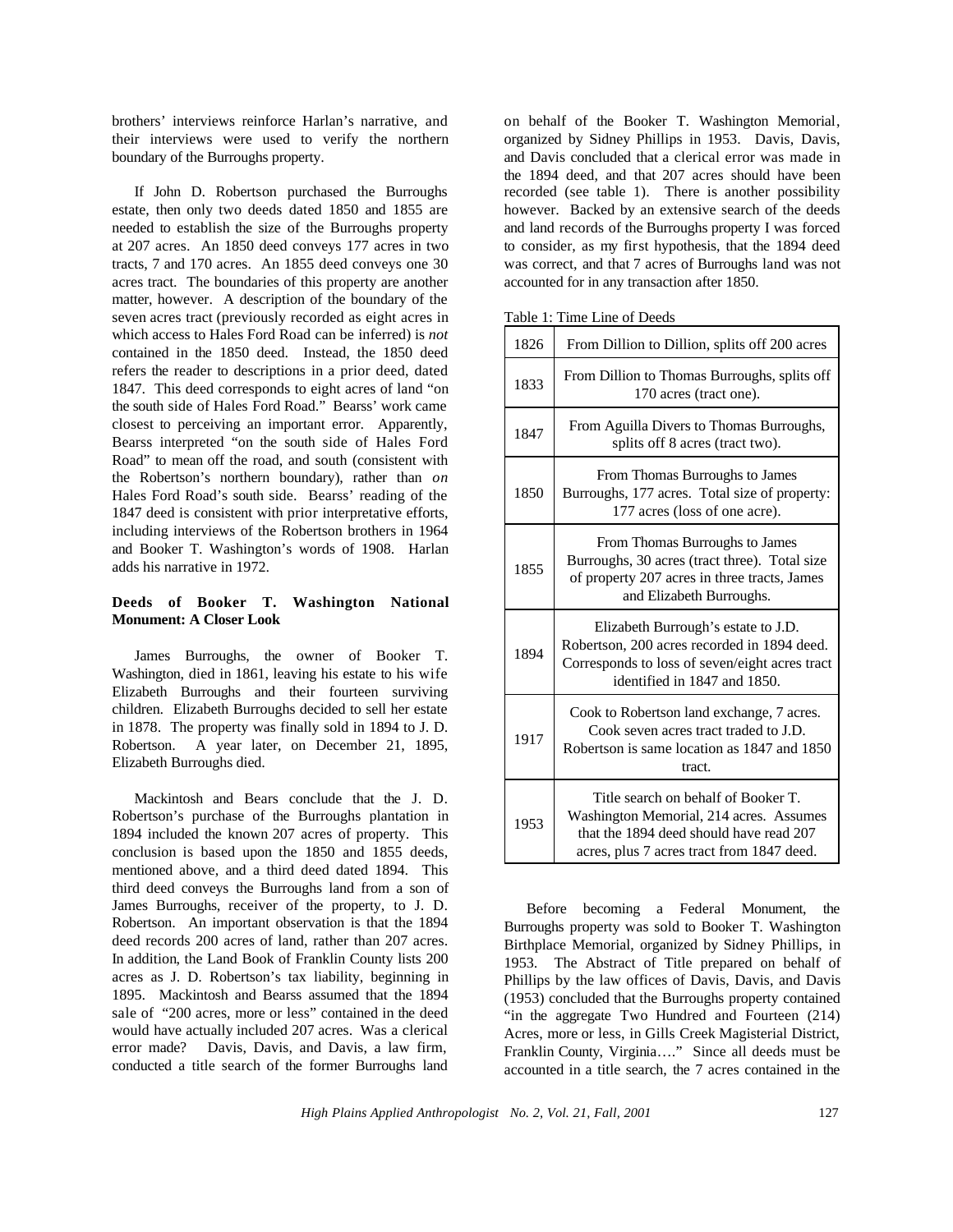# **Booker T. Washington National Monument**







Figure 1

128 *High Plains Applied Anthropologist No. 2, Vol. 21, Fall, 2001*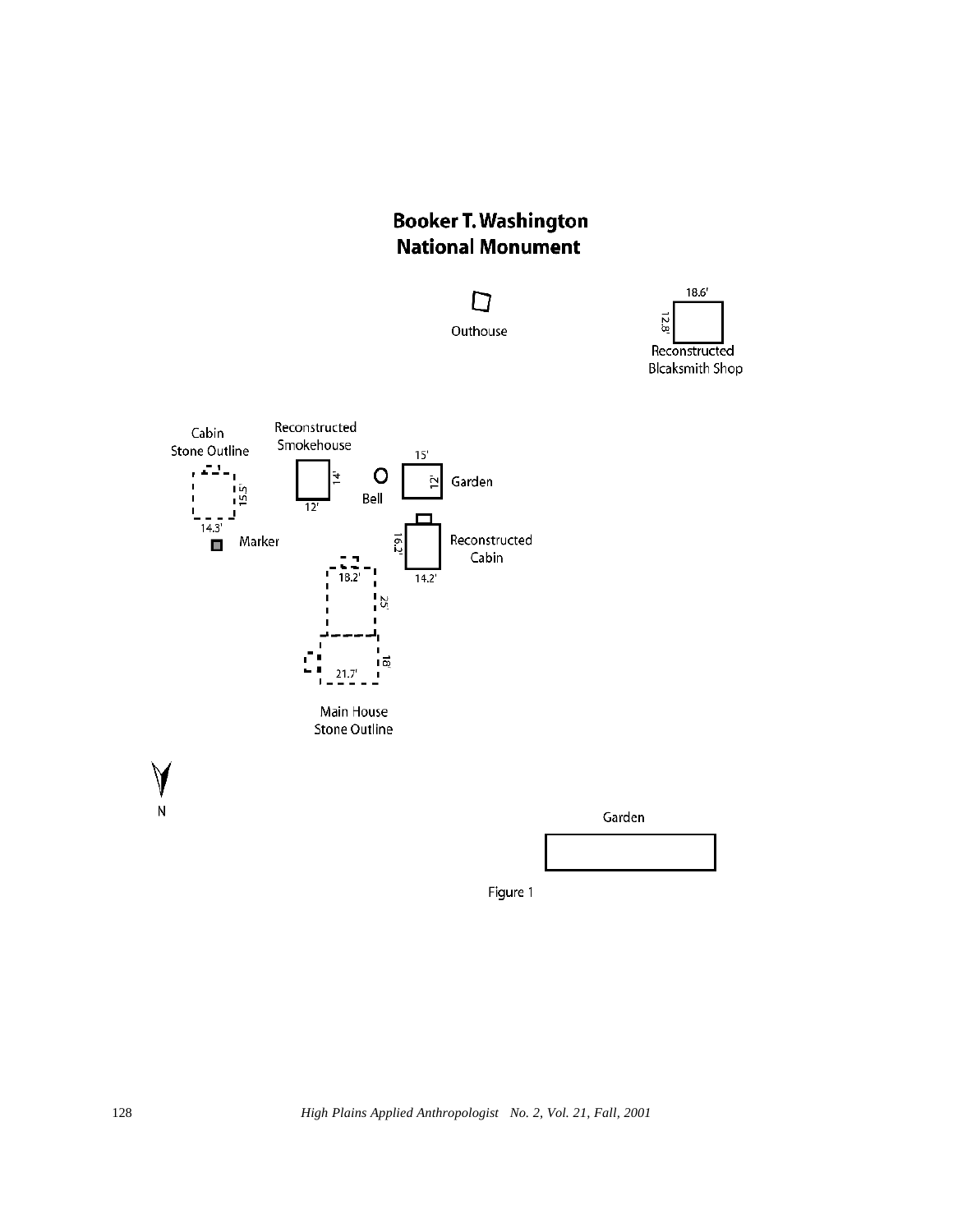1847 deed was added to the 207 acres believed to have been sold to J. D. Robertson, for a total of 214 acres. One of the Davis attorneys wrote a dissenting opinion, noting the following:

Insofar as the records of the Clerk's Office of the Circuit Court of Franklin County, Virginia, are properly kept and indexed, I am of the opinion that the Booker T. Washington Birthplace Memorial is seized and possessed of a good and marketable fee simple title to the lands described in Caption, however, it is my opinion the acreage should be placed at Two Hundred and Seven (207) Acres instead of Two Hundred and Fourteen (214) Acres….

This dissenting opinion is the correct one if one concludes that J. D. Robertson purchased 200 acres.

Mackintosh and Bearss cite two additional deeds. The Cook to Robertson land exchange of 1917 gave J. D. Robertson access directly to Hales Ford Road. Cook exchanged seven acres of land with seven acres from Robertson's northeastern boundary. The property traded by Cook was the very same property cited in the 1847 deed, but a very extensive search of Franklin County tax records and deeds did not produce conveyance of the 1847 deed beyond 1850 when the land was sold to James Burroughs by his brother, Thomas Burroughs.

## **The Big House Hypothesis**

The 1847 deed opens up a second hypothesis: The seven to eight acres are spatially ideal to hold a Burroughs residence. To test this hypothesis, I traced improvements on the 170 acre tract from 1833 to 1847. A total increase of 340 dollars in value is noted in separate years within this period, in 1836 and in 1840, improvements were made by Thomas Burroughs (brother to James Burroughs). Thomas Burroughs added an additional tract of land in 1847; eight acres for the price of \$56.00. This land was recorded as eight acres from 1847 until it was sold to James Burroughs in 1850. At that time the eight acres were listed as seven acres. Also, the price paid by James Burroughs to his brother, Thomas Burroughs, was \$401.00 more than the tax value of the two tracts of land, 170 and the 7 (or 8) acres referred to in the 1847 deed. In the subsequent tax year, 1851, James Burroughs paid the same tax value paid by his brother in the previous year. Thus, the \$401.00 paid to Thomas by James was not calculated as part of land improvements. At least three

conclusions are possible. The loss of 1 acre may mean the building of a house because residences were not taxed. Second, housing material may be reflected in the sale price of 177 acres to James Burroughs, who paid \$401.00 more than the tax liability (see Table 2). Finally, a house could have been built between 1847 and 1850. Later, in 1854, Thomas Burroughs sold an additional 30 acres to his brother; hence the 207 acres.

| Year | Owner        | No. of<br>acres      | Value of<br>Bldgs. | Total<br>Value of<br>Land and<br>Bldgs.         |
|------|--------------|----------------------|--------------------|-------------------------------------------------|
| 1849 | T. Burroughs | 170 acres<br>8 acres | 300                | 1,190<br>48                                     |
| 1850 |              | 170 acres<br>8 acres | 300                | 1,190<br>48                                     |
| 1851 | T. Burroughs | 170 acres<br>8 acres | 300                | 1,190<br>48 James<br><b>Burroughs</b><br>to pay |
| 1852 | J. Burroughs | 177 acres            | 300                | 1,239                                           |

Table 2: Land Values Before and After Burroughs **Transaction** 

The 1847 deed demonstrates that the current northern boundary of the Burroughs property is incorrect. Also, the 1847 deed establishes the fact that the Burroughs had access to Hales Ford Road.

If an additional residence existed as hypothesized, then the typical space versus social status commonly noted in agricultural landscapes of this era, including smaller ones, becomes apparent at Booker T. Washington National Monument. This possibility eases another important ethnohistorical difficulty: One can assume a "big house" capable of housing up to 14 Burroughs known to have lived at the site and, at the same time, give due consideration to viewshed and watershed as one may observe in the landscape today. A house of sufficient size, and in a space appropriate for it, would force redefinition of the three known structures depicted in the Official Map and Guide of Booker T. Washington National Monument (figure 1). This observation forces a third hypothesis: The three structures depicted in figure 1 were the living quarters of slaves. This third hypothesis eases the difficulty of determining where, in the Burroughs landscape, did the majority of their ten slaves live.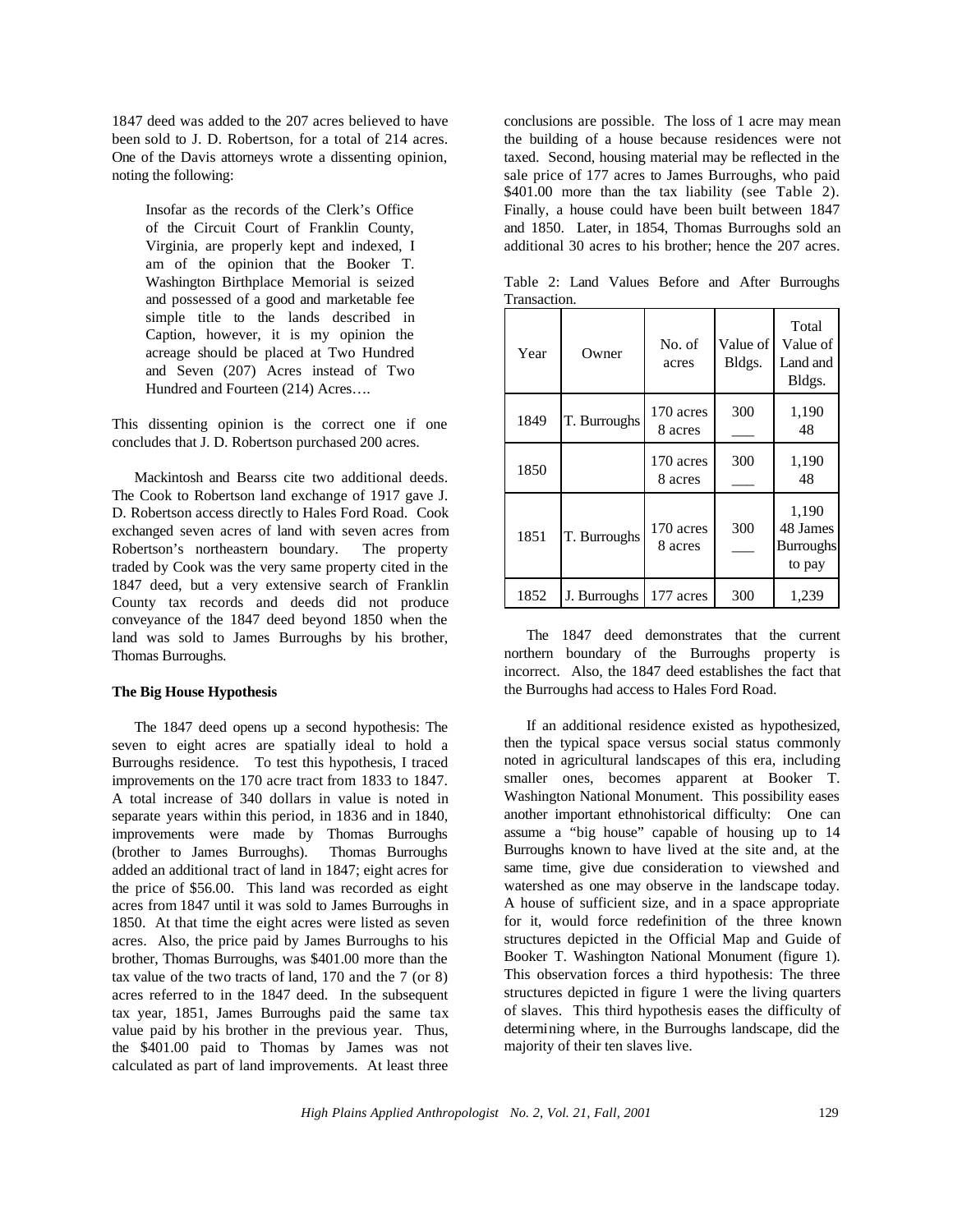#### **An Alternative Interpretation**

In *Up From Slavery* Booker T. Washington describes conditions much closer to a "big house" located some distance from slave quarters, and he notes the veranda of the "big house." This information is not taken at face value, however. Instead, Harlan selectively edits descriptions in *Up From Slavery* that would otherwise confound his narrative, attributing any inconsistencies to Washington's wizardry. I recognized Booker T. Washington's humanism as a form of resistance (cf. Patterson 1982), interpreted *Up From Slavery* accordingly, and asked the following question: What kind of cultural response would account for Washington's humanism as a form of resistance to slavery and racism, find compatibility with his 1908 speech in Hales Ford, and support the three hypotheses noted above?

Given Washington's widely acknowledged religious convictions, I propose comparing his skills as an orator to a passage in the Book of Mark 12:1-12 (1990) "And he began to speak to them in parables. 'A man planted a vineyard (...).'" Surrounded by enemies and friends, without the ability to distinguish them, Jesus spoke in parables. The Book of Mark, chapter 12, documents Jesus's teaching in places where he was not well received. Washington's strong Christian beliefs and Biblical knowledge influenced the strategies he used to address audiences composed of blacks and whites. He spoke in parables. Parables must be experienced. It is possible to "hear" or "know" the surface form of a parable without perceiving the deeper meaning buried in its words. To understand the deeper meanings in a parable, the listener must have, or acquire, cultural competency in the experiences implied by the words. While parables imply widely shared experiences or meanings in relationship to a surface story, deeper meanings surface for those fewer persons with the experience to perceive them. Is it wise to ascribe literal accuracy to Booker T. Washington's words, in his 1908 context, even if the words appear to support the initial and overall interpretation of the Monument built in honor of him?

In order to address this question, I started with models of plantation systems widely noted in classic literature, i.e., known historical patterns in New World plantation systems – both spatially and culturally – and applied these patterns to the landscape of Hales Ford and to the Burroughs landscape. Hales Ford's spatial properties are visible today; the post office was located on the Holland place. Holland's house is located several miles from the Monument just off highway 122, known then as Hales Ford Road. Hales Ford Baptist Church is still functioning. The home of Ferguson, who married a daughter of the Burroughs, and of Thomas Burroughs (a son of James and Elizabeth Burroughs) are also standing today. Several additional homes of Hales Ford have been renovated.

With a broader landscape in mind, I stood about where Washington would have been standing in 1908, i.e, in front of stones placed in positions outlining the foundation of the so-called Burroughs big house. I observed the surrounding landscape. I noted in particular how the land slopes upward, gradually, toward highway 122 to the north, and how the area in which I was standing is higher ground still compared to a slight decline to the south. I looked northeast, toward the burned ruins of the Ferguson house not visible from where I was standing; I noted a branch of Gills Creek to the east and moving south to north. Then I imagined a "big house" upon a knoll just above the Burroughs cemetery, well above the watershed of Gills Creek, and more than one hundred yards from where I was standing. A big house "up there" would fit perfectly, I thought, into various patterns – watershed, viewshed, spatial status in slave systems, and frontage along Hales Ford Road similar to other Hales Ford homes still standing.

I repeated Booker T. Washington's words as noted in his 1908 speech, and immediately perceived them to mean just the opposite of how others have understood them. A Burroughs residence similar to the Ferguson house existed just off Hales Ford Road and within the area described in the 1847 deed. It would be "incredible" to believe otherwise. Standing where Washington stood, in front of what would have been the slave quarter – and viewing the landscape as he would have experienced it in 1865 as a slave of the Burroughs – I perceived Booker T. Washington's words of 1908 as parables similar to those spoken by him on similar uneasy occasions. I imagine now that Park historians were misled by Booker T. Washington's words while heavily dependent upon them as the only direct evidence of the traditional interpretation. Also in the back of my mind were the words of a National Park archaeologist who had informed me that land upon which I had imagined a Burroughs residence, the same land later revealed in my study of the 1847 deed, did not at any time belong to the Burroughs. Referring to the 1908 landscape in a manner known only to a select few in his audience, Washington would have known the approximate location of the house and the relative size of it.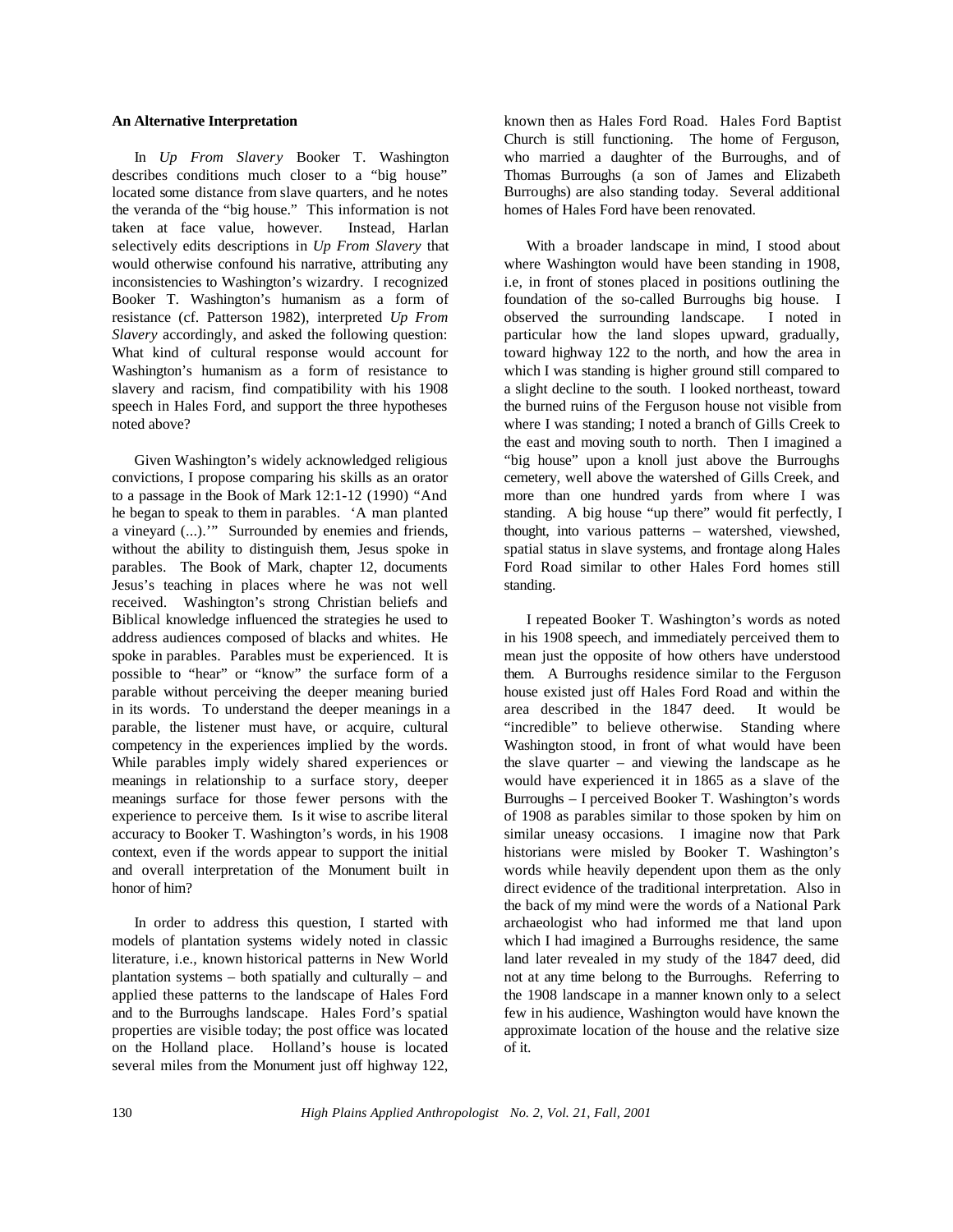# Angles and Land Markers of 1847 Deed

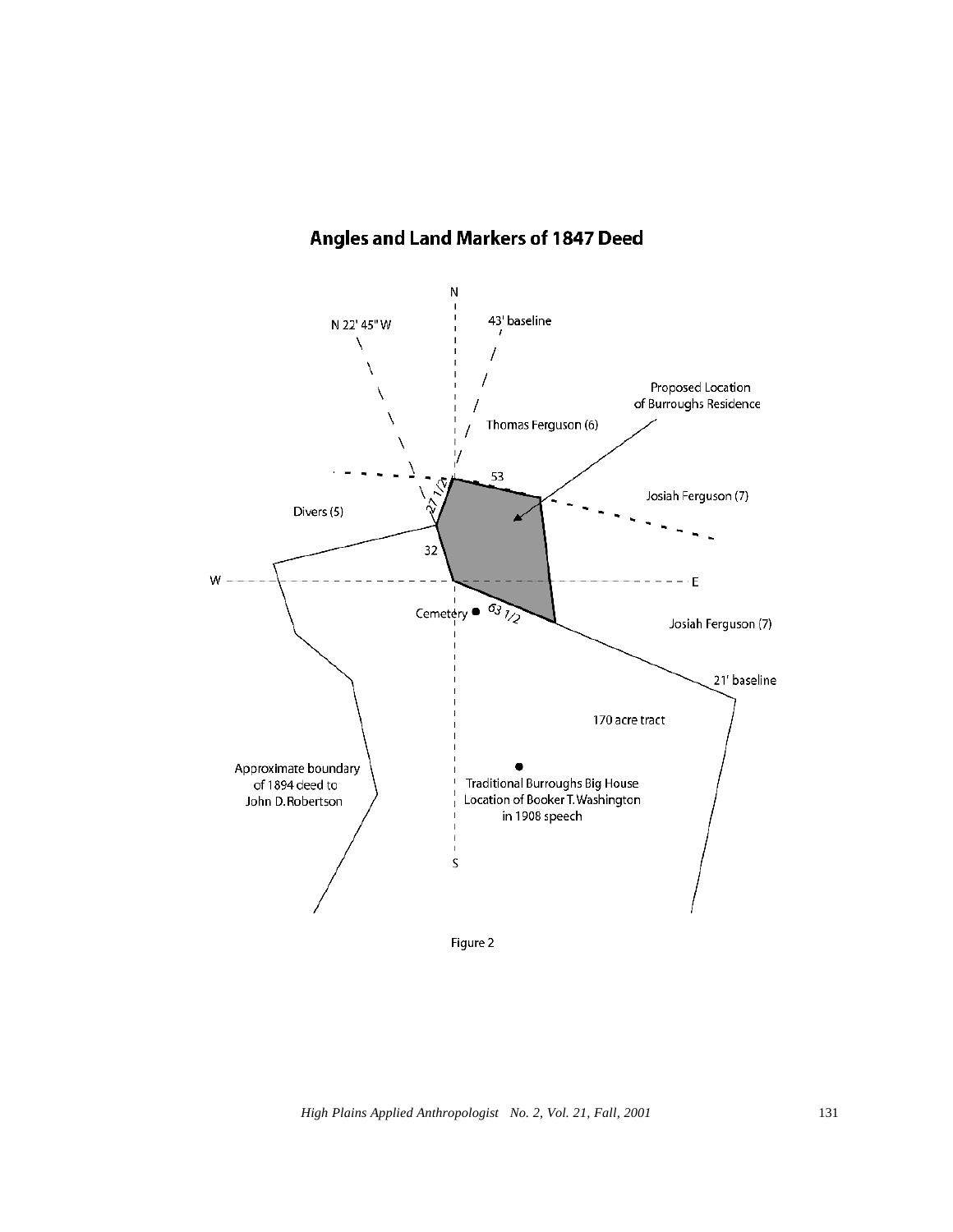Figure 3: Reprint of 1847 Deed.

This Indenture made and entered into this 27' day of May 1847 Between Aquilla Divers & his wife Nancy of Franklin County and Thomas Burroughs of Bedford County & state of Virginia: Witneseth, that whereas the said Aquilla Divers & Nancy his wife do this day covenant and 'gree with said Thomas Burroughs by which said Aquilla Divers & Nancy his wife in pursuance of a bargain and sale then entered into between them and Thomas Burroughs, sell unto said Thomas Burroughs a certain parcel or lot of land containing by survey [1] Eight acres for and in consideration of the sum of Fifty six Dollars, paid unto Aquilla Divers & Nancy his wife of the first part, have this day bargained sold and eoffed and confirmed, and by these presents do bargain, sold and eoff, and confirm unto the said Thomas Burroughs the lot or tract of land aforesaid [2] embracing the following boundary & lying in Franklin County on the south side of Hales ford road. Beginning at pointers in Josiah Ferguson's line hence with his line and Thomas Burrough's line so 21 bl 63 ½ po to a Spanish Oak [3] on a road thence a new line no 22 45 w 32 po to pointers [4] on said road no 43 bl 27 ½ po to a Spanish Oak in the old line or Thomas Ferguson's line and thence with it so 78 E 53 po to the beginning. The said land is part of the tract on which said Aquilla Drivers lives, [5] it being the north east corner, and bounded by [6] Thomas Ferguson, [7] Josiah Ferguson & [8] Thomas Burroughs; To have and to hold the lot or tract of land aforesaid, together with all its appurtenances in any wise belonging or appertaining unto said Thomas Burroughs and his heirs forever, and the said Aquilla Divers & his wife Nancy do by these presents covenant and agree to and with the said Thomas Burroughs warrant and forever, grant and forever defend unto the said Thomas Burroughs and his heirs and afigns the right and title in and to the lot or tract of land aforesaid, against the said Aquilla Divers & Nancy his wife their Heirs or afigns free from any claim or claims whatever, give under our hand & seal this day and year above written.

#### Aquilla Divers

### **The 1847 Deed**

Figures 2 (map) and Figure 3 (text of deed) are reproductions of the 1847 deed (Deed Book 20, p. 66, Franklin County Courthouse, Rocky Mount, Va). The shaded area only is drawn to scale in Figure 2. The first two features are Hales Ford Road (item 2), and plantation road (items 3, 4). In addition, the 21 degree angle of the 170 acres tract, thought to be the original boundary of the Burroughs property, is an inference based upon other available maps and the location of the cemetery (the third visible landmark).

After observing Burroughs' northeastern boundary at an angle of 21 degrees from due East (i.e., 21 degrees south), I assumed the surveyor's position and established an east and west line off the side of a right triangle. Starting here, I took the position referenced in the deed, "Beginning at pointers in Josiah Ferguson's line hence with his line and Thomas Burrough's line so 21 bl 63 ½ po to a Spanish Oak on a road." This reads "south 21 degrees baseline 63 ½ poles to a Spanish Oak on a road," and contains the first reference to the plantation road that is visible in the site today. Although I did not know Josiah Ferguson's line, nor the exact location of Burroughs eastern marker, I did know that Josiah Ferguson lived directly across Hales Ford Road, and opposite the Burroughs. The next line established a north to south line because of the switch to the terms "no 22 45 w 32 po to pointers on said road." This reads "north 22.45 degrees West 32 poles to pointers on said road." This line contains a second reference to the plantation road. Thomas Ferguson's property is referred to next (and thus is to the left of Josiah Ferguson); "no 43 bl 27 ½ po to a Spanish Oak in the old line or Thomas Ferguson's line" (Josiah was Thomas's son). This establishes a baseline angle of 43 degrees in reference to the previous line. The final line is in a southern direction, hence the terms "so 78 E 53 po" to the beginning, which means "south 78 degrees east 53 poles to the beginning point." Finally, I note that the surveyor starts by saying that this tract of land is "lying in Franklin County on the south side of Hales Ford Road." The preposition "on" is modifying "Hales Ford Road," meaning *on* Hales Ford Road (its south side). The above angles are bounded by the location of all owners: "The said land is part of the tract on which said Aguilla Divers lives, it being the north east corner, and bounded by Thomas Ferguson, Josiah Ferguson, and Thomas Burroughs."

Since the first angle is 21 degrees south of East, I assume that the next direction would intersect coordinates because of the wording "N 22 degrees 45 W to pointers" (second line). The third line is a base line of 43 degrees from the second line (of N 22 degrees 45 W). The reference for the final and fourth line requires another set of coordinates at the end of the third line (43 degrees baseline and  $27 \frac{1}{2}$  poles); then South 78 degrees East. The cemetery's edge, also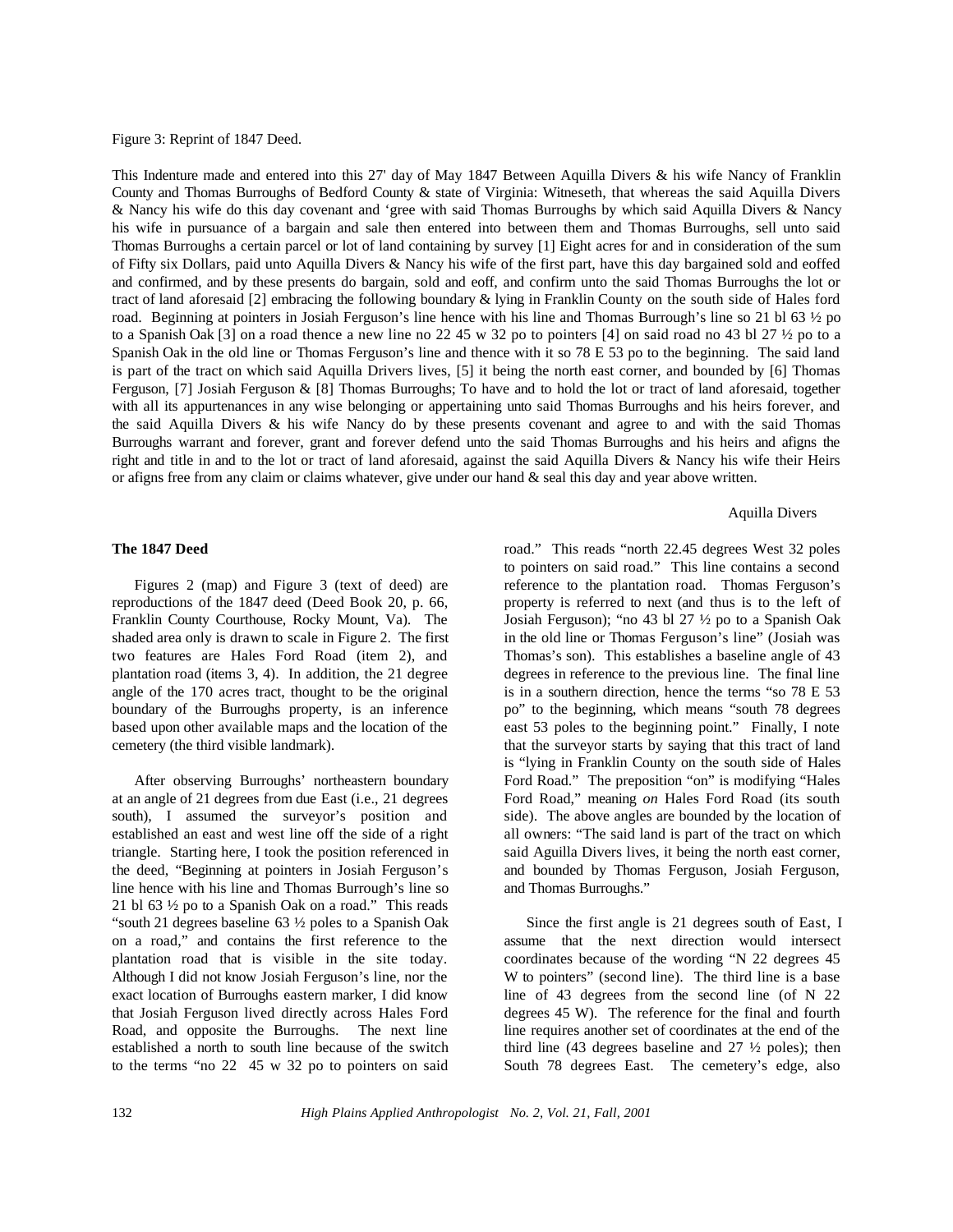visible today, may be viewed at an angle of 21 degrees along the 170 acres northern boundary (from due East). I have not reproduced the 1850 deed that conveys 177 acres to James Burroughs, and refers the reader to an 1841 deed.

Using five contiguous right triangles fitted to Figure 2, and calculating the unknown length in Figure 2 by the ratio of 63.5 / 1.4375 inches  $= X / 1.5625$  inches  $=$ 69.021 poles, and given eight acres of land, the length of a pole is determined:  $471.22$  poles = acre = 43,560 sq ft or 1 pole =  $43,560 / 471 = 9.62$  feet, or 10 feet minus a measurement error of less than .04 percent. One (1) pole as 10 feet had, by the 1800s, become widely accepted as a standard unit of measure. Applied here, and working backward from the area of the land to determine the unit of measure used by the surveyor's dimensions, provides an independent means that confirms the spatial properties drawn in Figure 2 as correct; and revealing, moreover, a shape that is observed unmistakably on numerous Park maps.

### **Conclusion**

The search for an appropriate interpretation of Booker T. Washington National Monument has focused narrowly on the Burroughs landscape, a search for the proverbial needle in stacks of hay – taking the larger context as given. Two periods of human-land adaptations are alluded to without a proper understanding of their relationship, or a proper understanding of how people adjust to changing circumstances. One adaptation is defined by "frontier" settlement of Franklin County; this corresponds to Harlan's (1972) narrative. The other adaptation involves Tidewater or East Piedmont descendants of a later period, and their attempt to readjust to regional and world change.

I reasoned that James and Elizabeth, as new-come yeomen or as Tidewater descendants, would not place their permanent living quarters well off Hales Ford Road to which they had access, and next to a small slave cabin in a landscape containing 207 acres. Also, the relative size of the traditional Burroughs house is ill fitted to Tidewater readjustments. So, were James and Elizabeth Burroughs yeoman, "dirt farmers" of the frontier as Harlan (1972) concludes? There are many additional problems with this interpretation. By 1850, the year that James Burroughs purchased his 207 acres, the frontier had moved to Missouri, Texas, New Mexico, and California (with ensuing debates about slaves and free states). Homes located in the Hales Ford landscape today, and from the 1850 period, are not comparable to the Burroughs traditional big house. However, Franklin county documents routinely refer to the Burroughs as if they possessed social status in line with their neighbors, in assigning road duties, for example. Finally, the size of the Burroughs' brood would require a much larger but still modest structure, to fit them all, spatially, into their marginal but "middle class" positions.

Finally, I find in *Up From Slavery* several passages from which expected spatial properties can be inferred, placing a slave quarter at some perceivable distance from a Burroughs residence:

- The earliest impressions I can now recall are of the plantation and the slave quarters – the latter being the part of the plantation where the slaves had their cabins (1948:2)
- The night before the eventful day, word was sent to the slave quarters to the effect that something unusual was going to take place at the "big house" the next morning (...). Early the next morning word was sent to all the slaves, old and young, to gather at the house. In company with my mother, brother, and sister, and a large number of other slaves, I went to the master's house (1948:20).
- All of our master's family were either standing or seated on the veranda of the house, where they could see what was to take place and hear what was said (1948:21).
- Was it any wonder that within a few hours the wild rejoicing ceased and a feeling of deep gloom seemed to pervade the slave quarters (1948:22).
- Gradually, one by one, stealthily at first, the older slaves began to wander from the slave quarters back to the "big house" to have a whispered conversation with their former owners as to the future (1948:22).
- Our usual diet on the plantation was corn bread and pork, but on Sunday morning my mother was permitted to bring down a little molasses from the "big house" for her three children... (1948:245).

As noted, Harlan accounts for the above words by stating that Washington fit his early years into the conventional plantation legend, speaking of the Burroughs landscape as a "plantation," with an overseer and a "big house."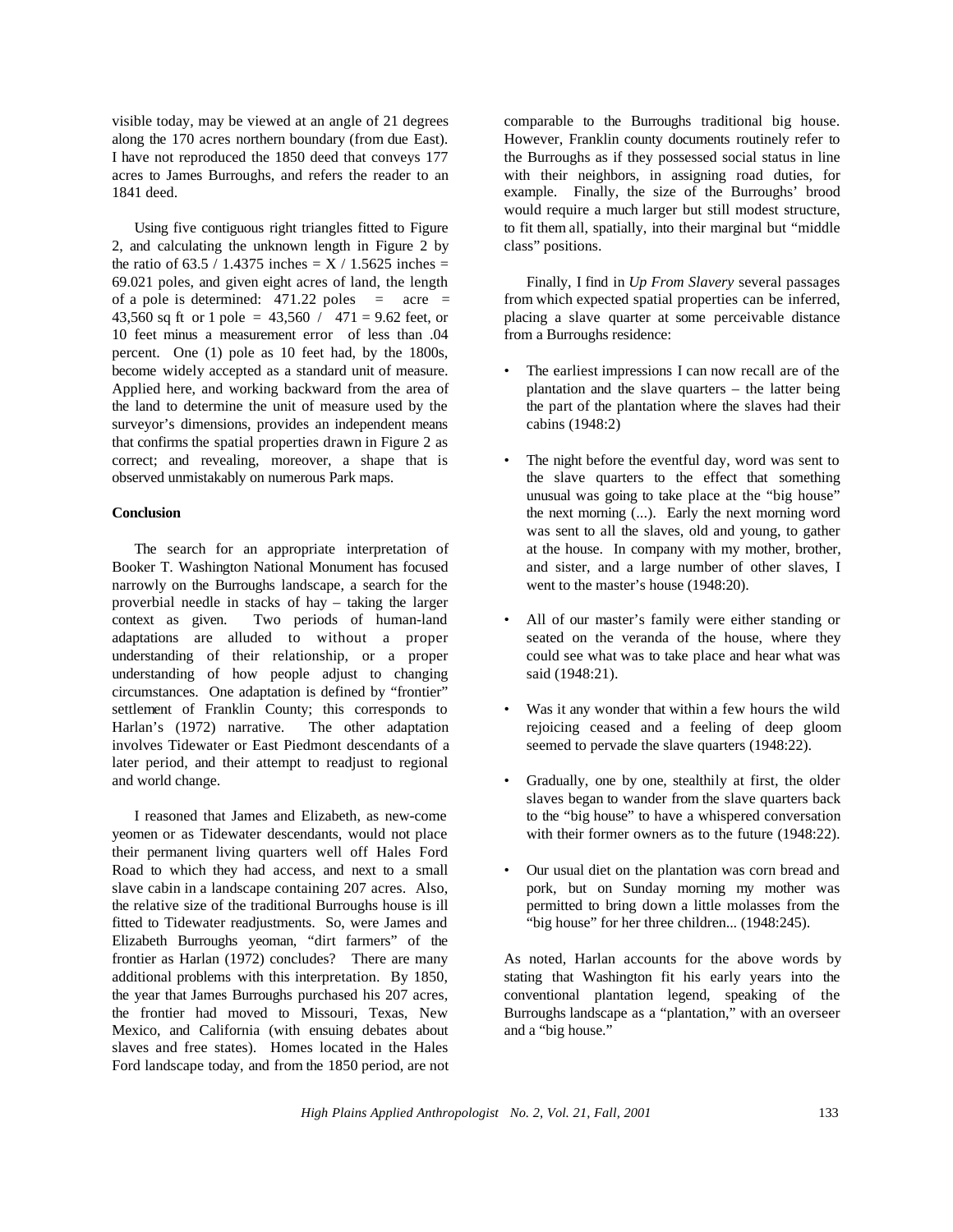Profound disbelief in Washington's political motives as other than self-serving is evident in Harlan's other work on Booker T. Washington, including the 15 volume work, *The Booker T. Washington Papers* (1972). The data and analysis presented here, combined with the magnitude of Harlan's disbelief in particular, led me to consider the following, and final set of questions. How does one understand such a significant error and oversight, the 1847 deed itself, in properly interpreting a National Monument in honor of Booker T. Washington? We cannot hold Booker T. Washington responsible for this error, in all his wizardry; and what other errors of interpretation might there be? For example, how does anyone assess the written words of Booker T. Washington, or his spoken words of 1908 in Hales Ford, with full awareness of Washington's motives, as distinguished from the disbelief of persons living seven decades later? Or, as another example, when does anyone give accuracy to Booker T. Washington's words in *Up From Slavery*, and when do his words fail him? Who makes this decision? In other words, by what independent standard does anyone assess the accuracy of ethnohistorical evidence that is, itself, subject to interpretation? I know of no such standard.

Material culture provides important evidence that limits possible interpretations. The material culture of this analysis is the Burroughs landscape, now and in the past, and the contents of the 1847 deed heretofore unknown. With this deed in place, hypotheses appear and, with appropriate ethnohistorical evidence, support Booker T. Washington's memory of the Burroughs landscape. If we view *Up From Slavery* as a model of resistance that also functions as part of Washington's Christian beliefs, then the words spoken on his visit to Hales Ford are placed within a different perspective. It may be impossible to forgive the non-repenting sinner, as the victim, and *resist* at the same time those social forces that makes the sinner's sins all the more possible; except, perhaps, through the use of clever oratory, parables, and Washington's faith in God.

# **Notes**

1. This paper is based upon an ethnographic overview and assessment of Booker T. Washington National Monument, funded by Cooperative Agreement 1443CA4210-97-001, Department of Interior and the University of North Carolina, Greensboro, completed in December 1999. An earlier version of this paper was presented in a session entitled "Plantations and Historic Sites: Cultural Interpretations of National Landscapes," at the 58th Annual Meeting of the SfAA, San Juan,

Puerto Rico. I am indebted to: Eric Gable, Anna Lawson, Helan Page, Tony Whitehead, Bernadette Williams, Jerry Moles, and Ted Downing for their insightful commentary on earlier drafts of this paper; Becky Joseph, Senior Ethnographer, National Park Service, for encouraging this work; Rebecca Harriet, Superintendent, and her staff at the Booker T. Washington National Monument, Franklin County, Va., for support of this research project; Brian Lee of Bedford County, for his knowledge of Bedford County ethnohistorical sources; and third and fourth generation descendants of Booker T. Washington, who have shown great interest in this research project.

# **References Cited**

- Act, Senate and House of Representatives 1956 *Booker T. Washington National Monument Establishment*. Washington D.C., April 2.
- Booker T. Washington National Monument 1995 *Official Map and Guide*. National Park Service.
- Bearss, Edwin C.
	- 1969 *The Burroughs Plantation as a Living Historical Farm*. National Park Service.
- Davis, Davis, and Davis 1953 *Abstract of Title*. Franklin County, VA: Booker T. Washington National Monument Archives.

Committee on Interior and Insular Affairs

- 1956 *Hearings, U.S. House of Representatives*, 84th Congress,  $2<sup>nd</sup>$  Session, on H.R. 6904. Washington D.C.
- DuBois, W.E.B. 1935 *Black Reconstruction in America, 1860-1880.* New York: Atheneum.
- Franklin, John Hope
	- 1980 *From Slavery to Freedom: A History of Negro Americans*. New York: Alfred A. Knopf.

#### Harlan, Louis R.

- 1969 Booker T. Washington in Biographical Perspective. *The American Historical Review* 75(6):1581-1599.
- 1972 *Booker T. Washington: The Making of a Black Leader, 1856-1901.* New York: Oxford University Press.